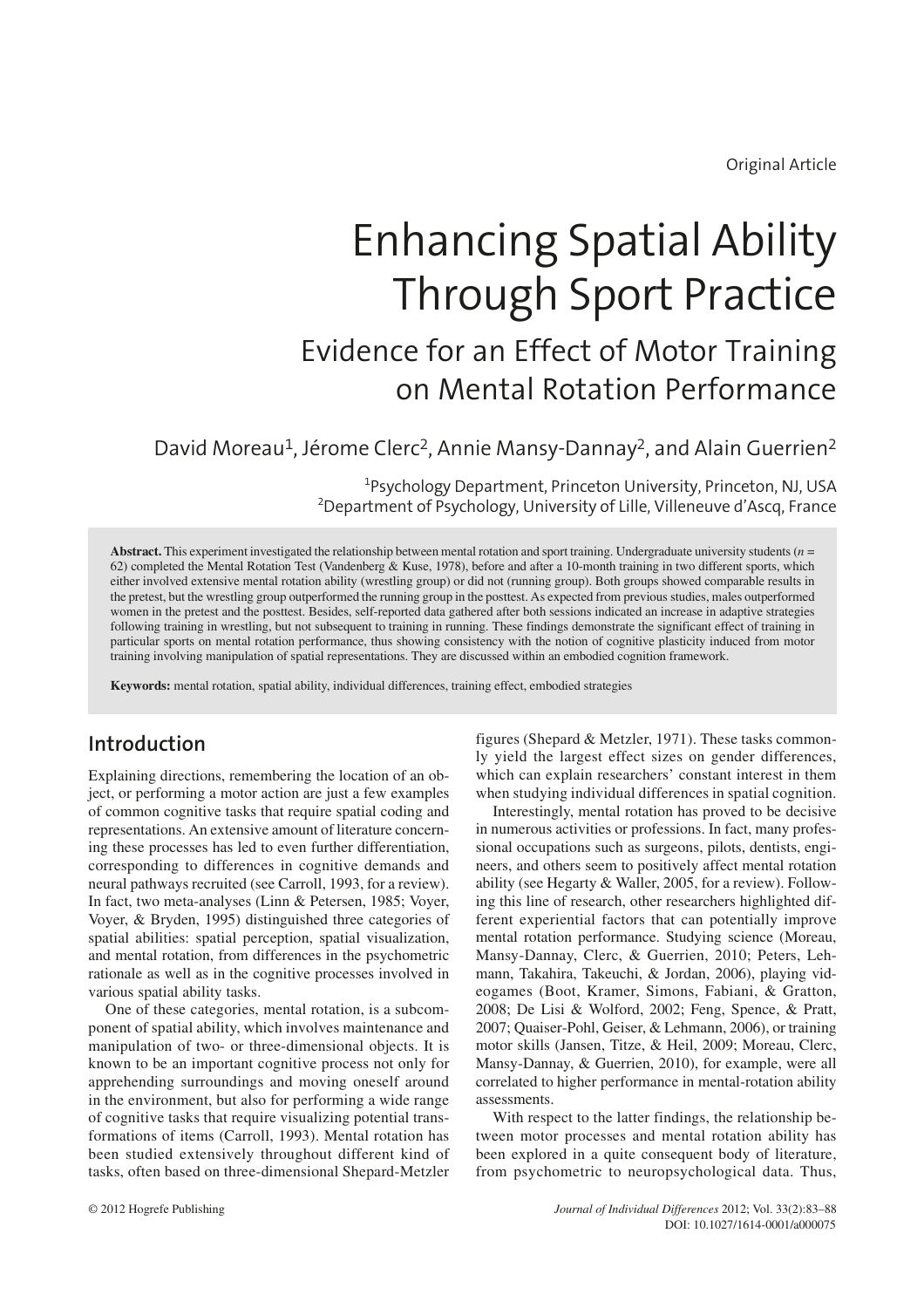studies consistently showed activation of motor cortical areas when performing a three-dimensional mental rotation tasks (Cohen et al., 1996; Richter et al., 2000; Williams, Rippon, Stone, & Annett, 1995), in addition to the neural activation corresponding to the response motor action. Moreover, a decrease in performance was found in a related study when a concurrent motor task was being performed simultaneously, in the case of both tasks being incompatible (Wexler, Kosslyn, & Berthoz, 1998). Consistent with these results, mental rotation performance was impaired in pathological subjects showing motor deficits in a prior experiment (Lee, Harris, & Calvert, 1997).

From that line of research, we can presume close ties between mental rotation ability and motor processes. The latter include different actions based on common neural mechanisms that tap into mutual motor representations. Therefore, considering that mental rotation can rely on motor representations, motor training in an activity that engages mental manipulation of objects in three-dimensional space should lead to an enhanced ability to rotate stimuli. However, such changes should not be noticeable after a training program focused on a motor activity that requires very little object manipulation. More generally, these effects should not occur if mental rotation ability is specific to the particular stimuli type used during training – and thus not transferable from one object type to another.

To confirm this hypothesis, we set up an experiment involving athletes practicing either an activity that does require mental rotation of bodies (wrestling) or an activity that does not (running). Runners also constituted the control group, as running does not seem to involve the manipulation of complex mental representations in order to solve activity challenges. This group was meant to control for effects that would be due to physiological changes related to the physical activity alone. We assessed mental rotation performance before and after a 10 month training period and expected a significant effect of motor training in wrestling – but not in running – on mental rotation performance.

## **Method**

#### **Participants and Training Sessions**

A group of 62 undergraduate students at the University of Lille volunteered for this study. They were divided randomly into two equal groups: those who practice wrestling (i.e., Olympic wrestling – FILA – and not professional show wrestling) (group 1: 18 males and 13 females,  $M = 20.6$ years,  $SD = 3.05$ , range:  $18-25$ ) and those who run (group 2: 18 males and 13 females, *M* = 20.9 years, *SD* = 2.88, range: 18–24). There were 2-h sessions scheduled once a week for the entire academic year (10 months). None of the

participants were experts in one of these activities, nor in any other sport related to wrestling or running. The training they followed consisted of regular practice sessions in one of these two sports.

In wrestling, this would typically include a full warmup, using wrestling drills (30–40 min), a technical part (demonstration of new moves, correction of previous techniques, 45 min to 1 h), a few matches (15–20 min), and relevant stretching moves (10–15 min). In road running, all sessions started with a warm-up (about 30 min of light jog, at a comfortable pace), followed by interval workouts (run/jog, or run/walk) or long runs (about 45 min to 1 h 15 min), mainly aerobic but sometimes reaching individual anaerobic thresholds on various distances, depending on the initial level and the goals set with the athletes, and finally stretching (10–15 min). No particular training sessions were explicitly intended for the development of mental imagery skills.

Athletes were first tested at the beginning of the academic year, and again 10 months later at the end of the academic year. During this period, none of the courses the students followed was purposely intended to develop or improve spatial abilities. Further, no feedback was given to the students after the first session, since this could have artificially affected the next one. Also, none of the participants took the MRT prior to the experiment, and none of them was explicitly aware of the present research hypothesis.

#### **Testing Material and Procedure**

All participants took the MRT-A redrawn from Vandenberg and Kuse (1978), as provided by Peters et al. (1995). It includes 24 problems to solve, involving three-dimensional geometric shapes based on Shepard and Metzler stimuli (1971). For each problem, there are two correct and two incorrect answers (rotated figures and mirror-imaged figures, respectively). The test requires mentally maintaining and manipulating the presented figures with accuracy and speed; this is the most commonly used test in the literature to assess mental rotation ability among large populations. As recommended by Peters et al. (1995), we allowed 3 minutes for each part, separated by a 4-minute break.

Participants took the test in a quiet room, and all received similar instructions about the task. Therefore, to the best of the experimenter's knowledge, conditions were standardized throughout the entire experiment.

We used the same procedure as Peters et al. (1995) for scoring, giving one point for each item only if both answers were correct. Thus, scores could range from 0 to 24.

After taking the test, participants were asked to explain the strategy they used to solve MRT problems. This was meant to further our understanding of individual differences yielded by the test. For statistical readability, we then categorized their answers into four conditions. This is discussed in detail in the Results section.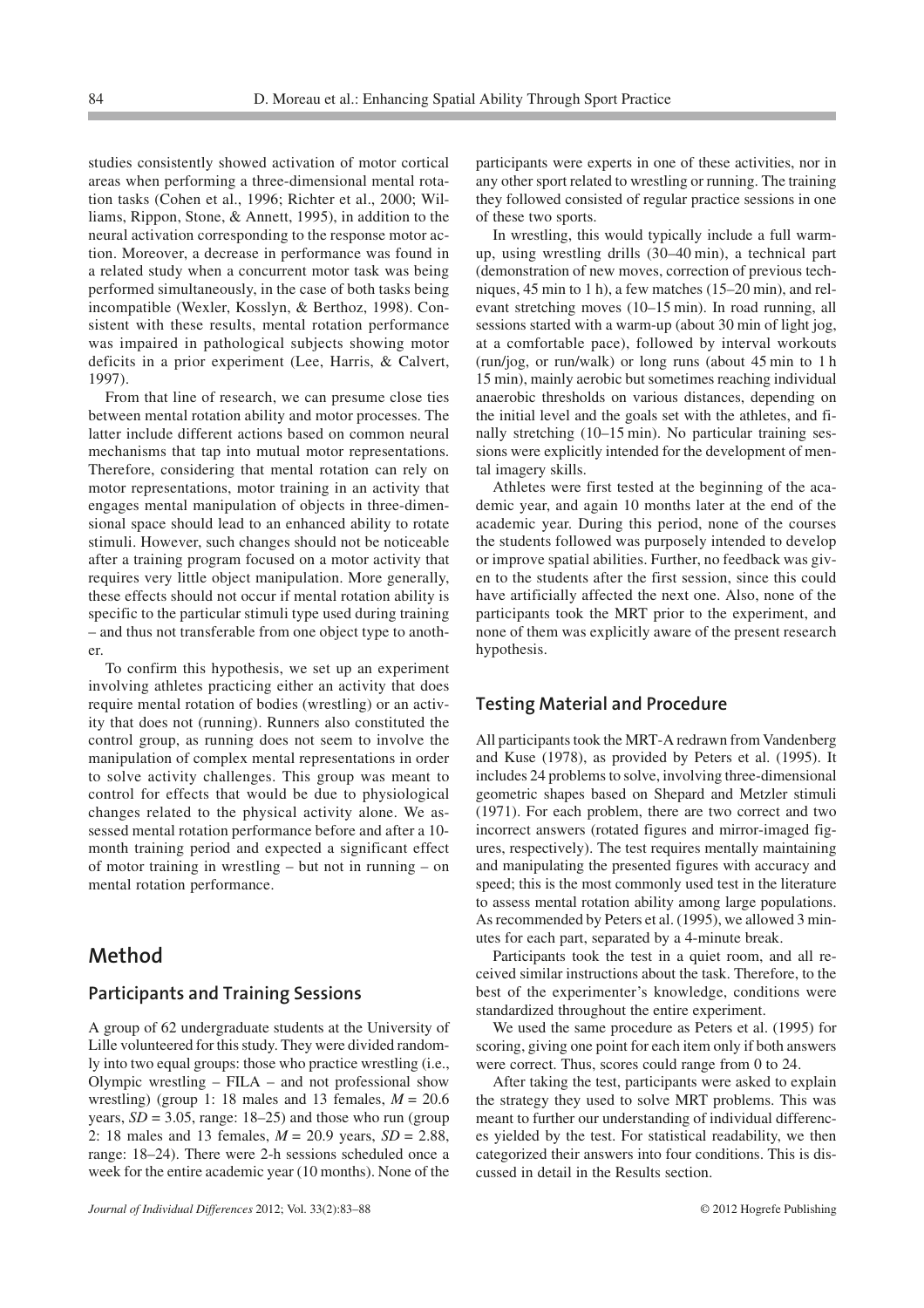|         |                  |           |      |           | Pretest          |          |      |          |  |
|---------|------------------|-----------|------|-----------|------------------|----------|------|----------|--|
|         |                  | Wrestling |      |           |                  | Running  |      |          |  |
|         | $\boldsymbol{N}$ | Mean      | SD   | Range     | $\boldsymbol{N}$ | Mean     | SD   | Range    |  |
| Males   | 18               | 12.28     | 3.12 | $8 - 19$  | 18               | 12.00    | 2.91 | $8 - 18$ |  |
| Females | 13               | 9.23      | 1.69 | $6 - 12$  | 13               | 9.76     | 1.69 | $7 - 13$ |  |
| Total   | 31               | 11.00     | 3.00 | $6 - 19$  | 31               | 11.06    | 2.68 | $7 - 18$ |  |
|         | Posttest         |           |      |           |                  |          |      |          |  |
|         |                  | Wrestling |      |           |                  | Running  |      |          |  |
|         | $\boldsymbol{N}$ | Mean      | SD   | Range     | $\boldsymbol{N}$ | Mean     | SD   | Range    |  |
| Males   | 18               | $14.17*$  | 2.50 | $10 - 19$ | 18               | $13.05*$ | 2.75 | $8 - 18$ |  |
| Females | 13               | 11.38*    | 1.32 | $9 - 14$  | 13               | $10.77*$ | 1.69 | $8 - 14$ |  |
| Total   | 31               | 13.00*    | 2.49 | $9 - 19$  | 31               | $12.10*$ | 2.60 | $8 - 18$ |  |

*Table 1.* Mean MRT scores (out of 24) by sport and sex, for the pretest and the posttest

*Note.* \**p* < .05 (difference between repeated measures).

## **Results**

#### **MRT Data**

Descriptive statistics for each testing session are shown in Table 1. A 2 (Sport; wrestling vs. running)  $\times$  2 (Gender) factorial analysis of variance (ANOVA) revealed no significant differences between participants from wrestling and running groups before training (*ns* and η*<sup>2</sup> ns*). Results showed gender differences in the whole sample, favoring males  $(F(1, 58) = 16.12, p < .001, \eta^2 = .22)$ . During a factorial ANOVA on posttraining data, gender differences remained significant  $(F(1, 58) = 19.33, p < .001, \eta^2 = .25)$ .

A 2 (Sport; wrestling vs. running)  $\times$  2 (Gender)  $\times$  2 (Time of testing; pre vs. post) ANOVA with a repeated measure on the last variable yielded significant main effects of gender  $(F(1, 58) = 19.47, p < .001, \eta^2 = .25)$  and of time of testing  $(F(1, 58) = 60.56, p < .001, \eta^2 = .51)$ . The analysis also revealed a significant interaction between sport and time of testing  $(F(1, 58) = 6.43, p < .05, \eta^2 = .10)$ . This means that the wrestling group and the running group did not benefit similarly from their training, that is, the former showed greater enhancement in mental rotation ability. However, the interaction involving gender and time of testing was not significant. Hence, both males and females seem to have benefited somehow equally from their training – at least with respect to the specific cognitive processes assessed.

#### **Solving Strategies**

From the self-reported answers of participants concerning strategies, we distinguished four different categories: adjustment, rotation, analytic, and unidentified. *Adjustment* means that athletes adapted their strategy to the particular problem encountered. *Rotation* refers to a strategy based on rotating the item presented (object-based mental rotation), or rotating the environmental frame (perspective-taking strategy), but not a combination of both (which would be included in the adjustment condition). *Analytic* included all strategies that consist of counting or analyzing parts of the figures to make a decision, whereas participants who were not explicitly aware of their own strategy appear under the label *Unidentified*.

The MRT is explicitly described as a rotation test. Thereby, the fact that most participants, regardless of their group, chose to mentally rotate the MRT items was expected (see Peters et al., 1995). Indeed, the Rotation strategy was the preferred choice for most participants, before or after training (see Figure 1), and remained stable across participants  $(\chi^2(3, N = 124) = 2.44, ns)$ . Analytic and unidentified con-



*Figure 1.* Strategies for wrestling and running groups after the pretest session and the posttest session (number of athletes in each category).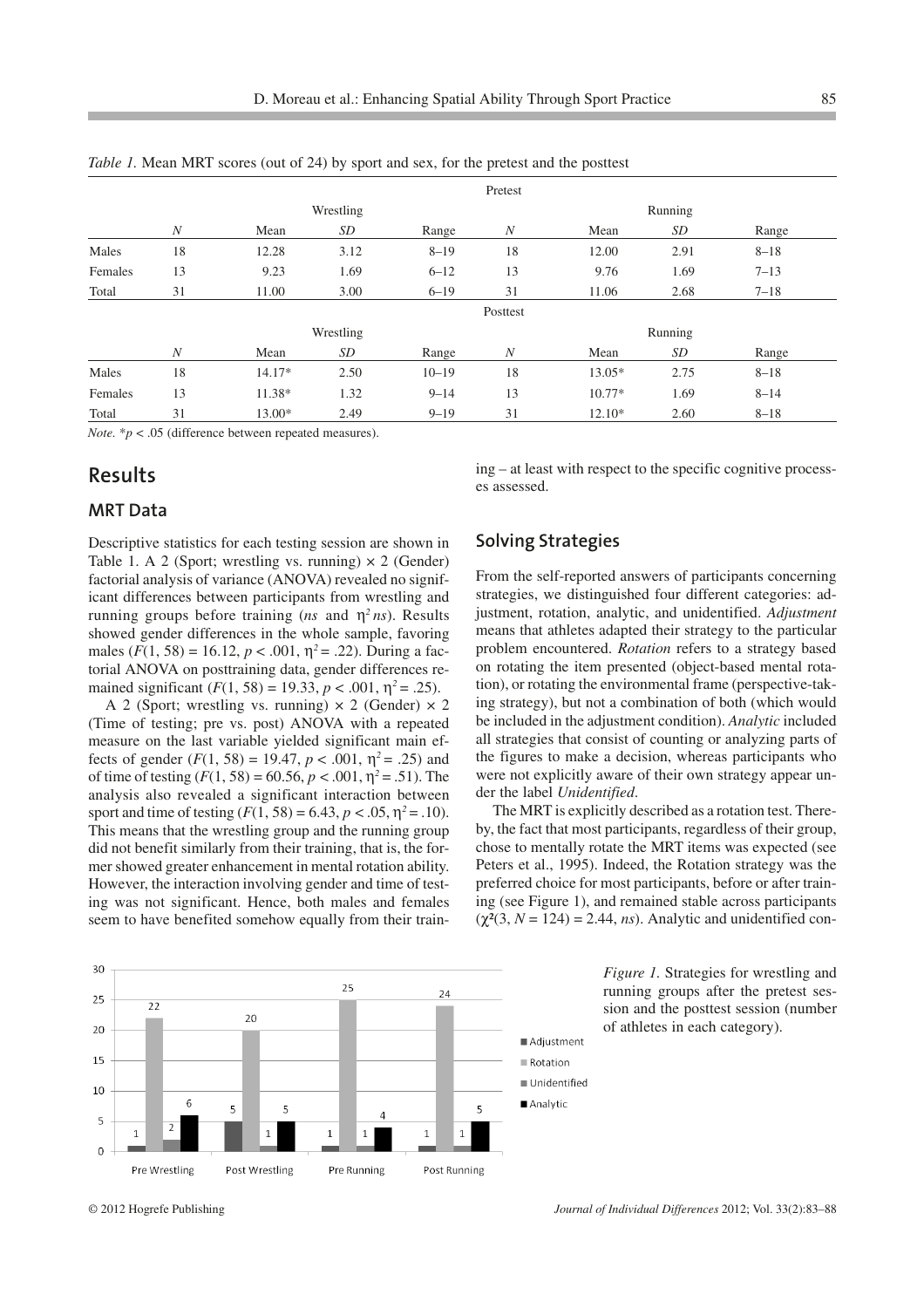ditions were constant over time  $(\chi^2(3, N = 124) = .48, ns;$ and  $\chi^2(3, N = 124) = .62$ , *ns*, respectively). However, there was a slight increase in the adjustment condition for wrestlers  $(\gamma^2(1, N = 62) = 2.95, p < .10$ , when comparing it with other categories altogether), consistent with a broadening of strategic possibilities. Besides, the mean MRT score was the highest for the adjustment condition, regardless of training and sport ( $M = 18.75$ ). As a whole, these results underline the efficiency of adaptive strategies to solve MRT problems.

## **Discussion**

The experiment reported reveals the effect of specific motor training on mental rotation ability. Practicing wrestling, an activity that involves mental manipulation of motor representations, induced cognitive changes that benefited performance in a mental rotation task made up of geometric shapes. A training program in running, on the other hand, did not affect mental rotation scores, at least over a 10 month period. In fact, their score improvements were within normal range for test-retest MRT paradigms (see Peters et al., 1995, for a discussion). This finding adds to an extensive amount of research pointing to the plasticity of cognitive processes through adequate training sessions, including those that are not primarily aimed at developing mental rotation ability. It also shows that mental rotation is a rather general process that can be performed on different types of stimuli, while involving shared components. Another interesting feature of this experiment is that it underlines, in a single study, the evolution of mental rotation ability over time. The pretest/posttest design allowed the identification of causal relations that previous cross-sectional studies could not clearly highlight (Moreau et al., 2010). The data displayed above confirm the importance of motor processes when considering training particular skills or abilities involved in spatial reasoning, and the strong relation between motor and spatial components.

Beyond the mere description of the significant effects of the present study, there is a need to identify what mechanisms could be responsible for mental rotation abilities enhancement and how they influence one another. Although many different factors might be interacting to yield these results, we can narrow them down via a thorough analysis of the data (combined with a discussion of the relevant literature in different related fields).

We observed a significant interaction between testing time and sport on MRT performance. The athletes' specific training program had substantial consequences on mental rotation scores. A closer look at this interaction revealed that, in fact, only wrestlers showed improvements from one session to another. Participants seem to have benefited more from practicing an activity that involves body rotations in three-dimensional space (wrestling) than from one that does not (running). This is interesting since it clearly shows the impact of the particular motor training features involved in wrestling, such as motor rotations in a threedimensional environment. In this case, the specific cognitive processes involved in motor practice were transferred to another task, different in nature, the MRT. Furthermore, *SD*s in the wrestling group were reduced over time (but not in the running group), highlighting the cognitive benefits to most of the athletes involved in the experiment. We should note that motor practice should be understood globally to include both motion as well as observation and implicit imagery, since these aspects cannot be dissociated from one another in a practice session. Because of the functional equivalence of these actions, sharing as they do common representations and neural mechanisms (see Decety, 2002, Grèzes & Decety, 2001; Jeannerod, 1995, 1999), it seems likely that they participate jointly in the process of improving mental rotation performance.

A compelling body of literature supported by neuroimaging data might help to refine our understanding of these results. Mental rotation is a rather general cognitive process, involving multiple brain structures, one that can be carried out on a wide range of objects. In the experimental field, most studies have used geometric figures (such as the Shepard-Metzler stimuli) or body parts (e.g., hands), hence often displaying brain activation discrepancies depending on the stimuli type. Following that observation, Kosslyn and colleagues suggested that there are at least two different ways to perform mental rotation, one that involves cognitive structures shared with motor execution and one that does not (Kosslyn, Digirolamo, Thompson, & Alpert, 1998). The particular items presented would implicitly trigger one of these strategies. However, this phenomenon becomes more complex because the use of these strategies is flexible and determined partly by previous exposure. In a study by Wraga, Thompson, Alpert, and Kosslyn (2003), activation of premotor (BA 6) and primary motor (M1) areas was determined in a rotation task involving geometric shapes subsequent to a hand rotation task. The results showed that motor strategies are likely to be used when rotating nonbody figures if a previous rotation task concerned body parts. Thus, engaging motor processes is not automatic in mental rotation, but rather triggered by stimulus type or previous experience. In the present study, considering the intense training they had undergone, it is therefore plausible that athletes practicing wrestling recoded nonbody objects into body shapes. Because of the large number of motor representations that are available to them, wrestlers would be primed to engage in specific cognitive procedures when facing mental rotation problems, even without immediate prior exposure to a motor task.

Furthermore, this hypothesis is consistent with current work on embodied cognition. Recent studies showed that providing Shepard-Metzler figures with body characteristics dramatically improves item matching (Alexander & Evardone, 2008; Amorim, Isableu, & Jarraya, 2006), in accordance with the pioneer work by Parsons (1987). Moreover, in an fMRI study, Zacks, Ollinger, Sheridan, and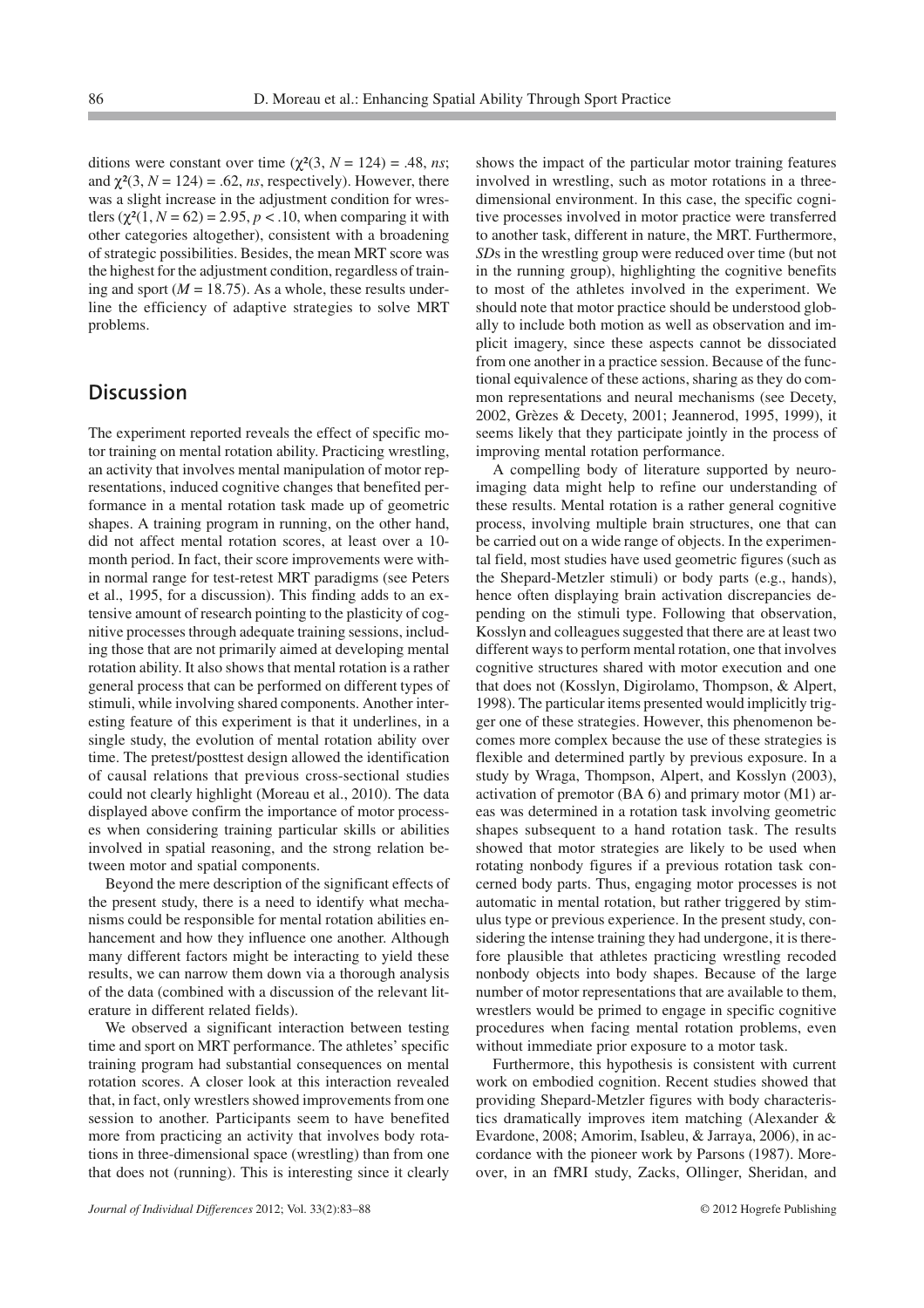Tversky (2002) found activation of the premotor cortex in the spatial transformation of body objects and emphasized that multiple neural systems support different mental transformations (Zacks et al., 2002). Accordingly, our data provide support for the idea that embodied strategies in trained wrestlers led to cost-efficient procedures because of the manipulation of objects familiar to them. On the other hand, trained runners did not have this possibility of recoding figures into body shapes, either because their motor training did not emphasize the spatial manipulations of bodies or because embodied strategies were too demanding and thus not efficient and adequate to the task to perform.

Embodied cognition in the MRT also provides a heuristic insight into strategic choices for each problem encountered. The ability to adjust one's strategy to the particular problem encountered was correlated to high MRT performance, regardless of sport or sex. Interestingly, flexibility in the use of strategies proved to be a feature displayed mainly by trained wrestlers. After practicing a sport involving mental rotation processes on a daily basis, they were more likely to use flexible behaviors than trained athletes who practiced running or than athletes in any of these two sports before training. Recoding neutral figures into body shapes probably led to strategies more adapted to the particular problems with which athletes have to cope. Dealing with bodies instead of geometrical figures allows one to rule out incompatible matches more quickly (analytic strategies) and to rotate shapes more efficiently while maintaining initial configurations (rotation strategies). It is easier to notice that objects differ from one another or to retain spatial properties when considering body shapes in contrast with neutral figures. Thus, individuals using embodied strategies are more likely to adapt their procedure to the problem at hand.

This consideration is also in line with prior experiments showing that trained individuals tend to display more adaptable behaviors than untrained ones in tasks for which they can use processes developed through practice (Coyle & Bjorklund, 1997; Schwenck, Bjorklund, & Schneider, 2007). Although the strategies factor displays a limited effect size in this study, the short timespan between the two sessions (10 months) does not allow for an extensive modification of strategic behaviors or for expertise acquisition.

Training effects aside, gender differences were found before and after practice in both sports, consistent with a large body of literature on individual differences (see Halpern & Collaer, 2005, and Hegarty & Waller, 2005 for reviews). This means that both males and females benefited somehow equally from their training period. Although the present study does not allow for unequivocal conclusions regarding that particular issue, probably because of the rather short training span, it seems likely from previous literature that gender differences could be cut down with a longer training period (Feng, Spence, & Pratt, 2007; Vasta, Knott, & Gaze, 1996), in line with the notion that environmental factors play a decisive role in yielding gender differences in spatial ability.

Finally, other factors are likely to explain part of the individual differences displayed in this study. Working memory processes, including capacity and attention features, could play an important part in mental rotation ability. Research on that particular issue has been conducted, displaying significant effects and underlining the role of working memory and executive functioning to mediate differences in mental rotation and spatial ability performances (Kaufmann, 2007; Miyake, Friedman, Rettinger, Shah, & Hegarty, 2001) as well as the close ties between visuospatial abilities and fluid intelligence. Also, one should bear in mind that the effects observed in the present study cannot necessarily be generalized to all types of stimuli. In fact, there is evidence that individuals perceive two- and threedimensional objects differently (Elman et al., 2008), each with its own distinct neural correlate (Kawamichi, Kikuchi, Noriuchi, Senoo, & Ueno, 2007). Embodied strategies would likely be of limited relevance with two-dimensional figures.

We conclude by pointing out that more work involving longitudinal designs needs to be conducted in order to gather data that leave no doubt about the directional interpretations drawn from them. These particular experimental designs should allow researchers not only to observe, but also to explain individual differences in human cognition, while confirming the implication of working memory and executive processes among them.

## **References**

- Alexander, G. M., & Evardone, M. (2008). Blocks and bodies: Sex differences in a novel version of the Mental Rotations Test. *Hormones and Behavior*, *53*, 177–184.
- Amorim, M., Isableu, B., & Jarraya, M. (2006). Embodied spatial transformations: "Body analogy" for the mental rotation of objects. *Journal of Experimental Psychology: General, 135*, 327–347.
- Boot, W. R., Kramer, A. F., Simons, D. J., Fabiani, M., & Gratton, G. (2008). The effects of video game playing on attention, memory, and executive control. *Acta Psychologica, 129*, 387–398.
- Carroll, J. B. (1993). *Human cognitive abilities: A survey of factor-analytical studies*. New York: Cambridge University Press.
- Cohen, M., Kosslyn, S. M., Breiter, H., DiGirolamo, G. J., Thompson, W., & Anderson, A. K., . . . Belliveau, J. W. (1996). Changes in cortical activity during mental rotation: A mapping study using functional magnetic resonance imaging. *Brain, 119*, 89–100.
- Coyle, T. R., & Bjorklund, D. F. (1997). Age differences in, and consequences of, multiple- and variable-strategy use on a multitrial sort-recall task. *Developmental Psychology, 33*, 372–380.
- De Lisi, R., & Wolford, J. (2002). Improving children's mental rotation accuracy with computer game playing. *The Journal of Genetic Psychology: Research and Theory on Human Development, 163*, 272–282.
- Decety, J. (2002). Is there such a thing as functional equivalence between imagined, observed, and executed action? In A. N. Meltzoff & W. Prinz (Eds.), *The imitative mind: Development,*